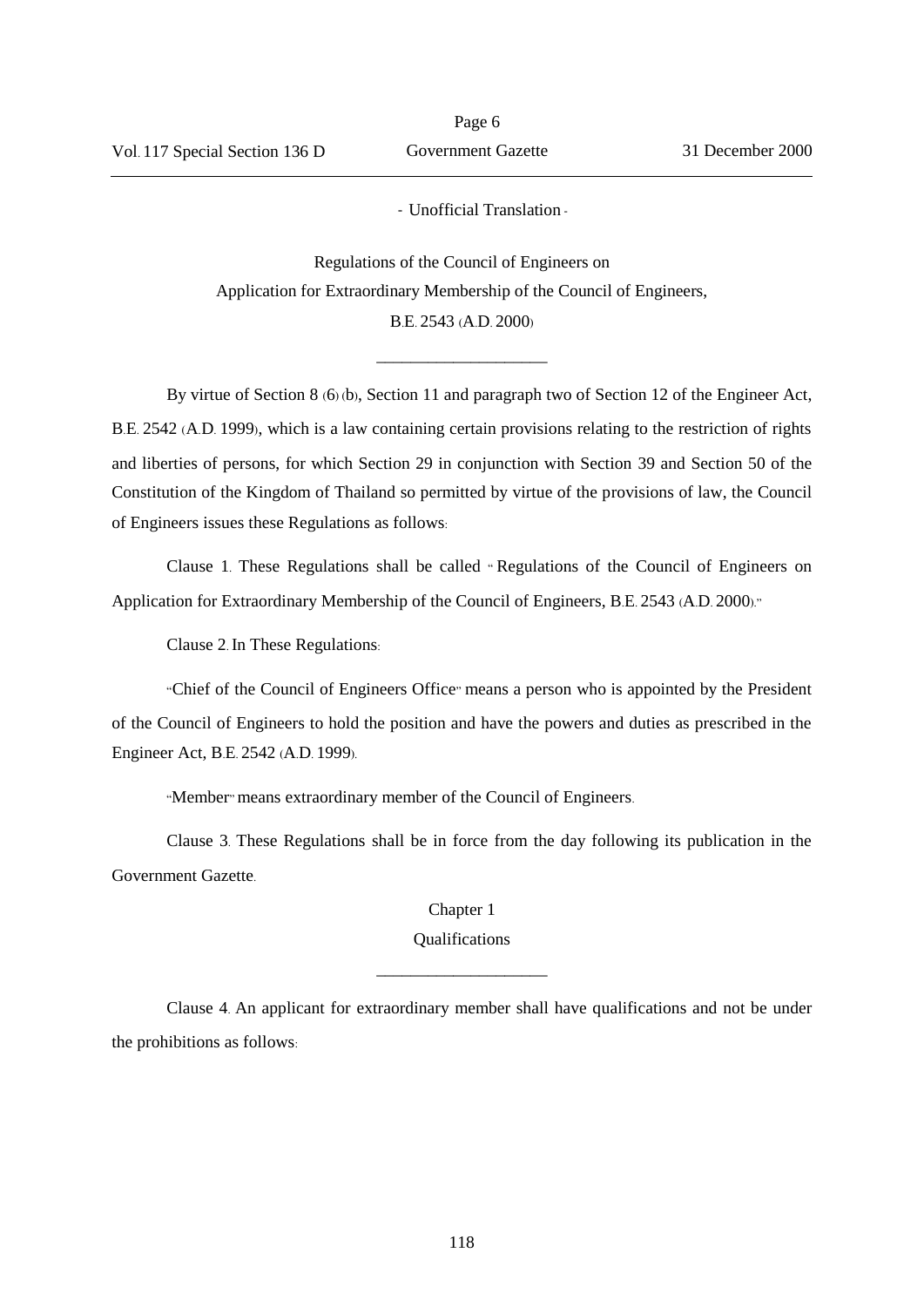(1) Not being under eighteen years of age;

(2) Practicing in a field of the engineering profession;

(3) Not having been a violator of the code of ethics in such a manner that may disgrace the engineering profession as specified in the regulations of the Council of Engineers;

(4) Not having been sentenced by a final verdict of the Court of Justice to a term of imprisonment in violation of the code of ethics in such a manner that disgraces the engineering profession specified in the regulations of the Council of Engineers;

(5) Not being a person of unsound mind, a seriously handicapped person or being afflicted with a disease specified in the regulations of the Council of Engineers; and

(6) In case of a foreigner, the abovementioned qualifications shall be met.

## Chapter 2

Membership Application \_\_\_\_\_\_\_\_\_\_\_\_\_\_\_\_\_\_\_\_

Clause 5. An applicant for membership shall submit to chief of the Council of Engineers Office an application in the form designated by the Board of the Council of Engineers along with the following evidence:

(1) A copy of house registration, a copy of national ID card, a copy of identification card issued by the official authority, or an original copy of passport in case of a foreign applicant;

(2) A copy of academic transcript (if any);

(3) Letter indicating that the applicant is a person practicing in the field of professional engineering certified by signature of an engineer at the level of Professional Engineer;